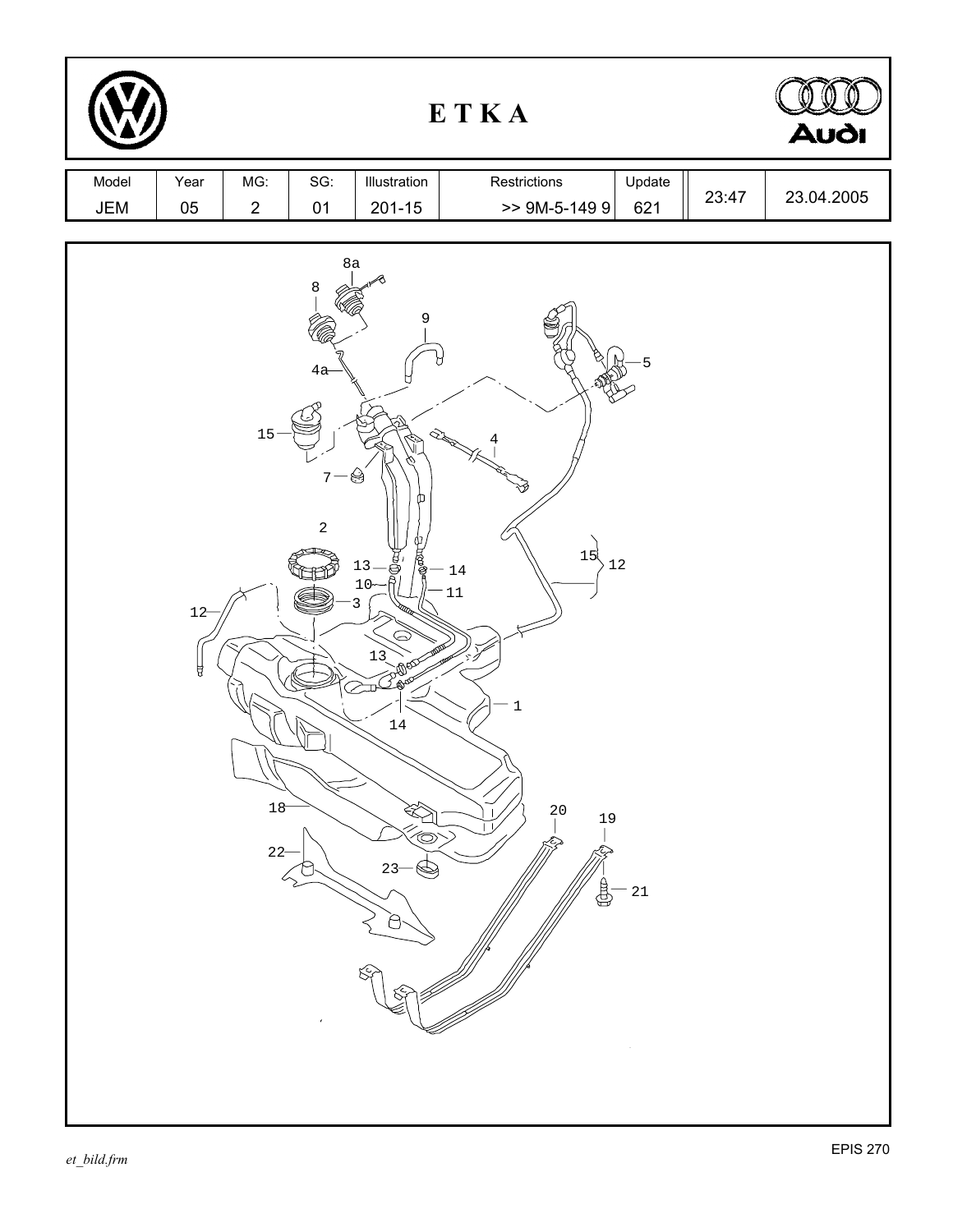

## **E T K A**



| Model | Year | MG: | SG: | Illustration | Restrictions  | <b>J</b> pdate  |                       |                      |
|-------|------|-----|-----|--------------|---------------|-----------------|-----------------------|----------------------|
| JEM   | 05   | -   | ີ   | 1-15<br>201  | 9M-5-149<br>9 | 62 <sup>1</sup> | ን?∙⊿<br><b>49. TI</b> | .2005<br>つつ<br>23.04 |

| Pos            | Part Number    | Name                                                                                                                        | Remarks     | Qty          | <b>Model</b>                           |
|----------------|----------------|-----------------------------------------------------------------------------------------------------------------------------|-------------|--------------|----------------------------------------|
| 1              | 1J0 201 060 CM | fuel tank<br>fuel tank with narrow<br>fuel filler neck (22mm)<br>for lead-free fuel<br>also use:<br>$>> 9M-4-131 411*$<br>F | 1J0 201 184 | 1            | PR-1E4, 1E7<br>otto engine<br>$PR-2LC$ |
| (1)            | 1J0 201 060 DF | fuel tank with narrow<br>fuel filler neck (22mm)<br>for lead-free fuel<br>$F$ 9M-4-131 412>>*                               |             | $\mathbf{1}$ | otto engine<br>$PR-2LC$                |
| (1)            | 1J0 201 021 KM | fuel tank with narrow<br>fuel filler neck (22mm)<br>for lead-free fuel<br>metallic plus                                     |             | 1            | otto engine<br>$PR-2LE$                |
| (1)            | 1J0 201 060 DH | fuel tank with no narrow<br>fuel filler neck<br>(26mm > )                                                                   |             | $\mathbf{1}$ | otto engine<br>$PR-2LF$                |
| (1)            | 1J0 201 060 BG | fuel tank<br>for vehicles with<br>diesel engine                                                                             |             | 1            | diesel eng.                            |
| $\overline{2}$ | 321 201 375 A  | union nut<br>F<br>$>> 9M-4-092 760*$                                                                                        |             | $\mathbf{1}$ | PR-2LB, 2LC                            |
| (2)            | 8NO 201 375 A  | union nut<br>F 9M-4-092 761>>*                                                                                              |             | 1            | PR-2LB, 2LC                            |
| (2)            | 1K0 201 375    | union nut                                                                                                                   |             | $\mathbf{1}$ | $PR-2LF$                               |
| 3              | 1J0 919 133    | sealing washer                                                                                                              |             | $\mathbf{1}$ | diesel eng.                            |
| (3)            | 1J0 919 133 A  | sealing washer                                                                                                              |             | 1            | otto engine<br>$PR-2LB,2LC$            |
| (3)            | 1J0 919 133 B  | sealing washer                                                                                                              |             | 1            | otto engine<br><b>PR-1A3+2LF</b>       |
| (3)            | 1J0 201 209 A  | sealing washer                                                                                                              |             | 1            | $PR-2LE$                               |
| 4              | 1J0 201 142 A  | ground strap                                                                                                                |             | 1            |                                        |
| 4Α             | 1J0 201 184    | ground strap                                                                                                                |             | $\mathbf{1}$ |                                        |
| 5              | 1J0 201 160 G  | breather tube<br>bleeder valve                                                                                              |             | 1            | gas engine                             |
|                | 1C0 201 687 A  | bracket                                                                                                                     | 11/11MM     | $\mathbf{1}$ |                                        |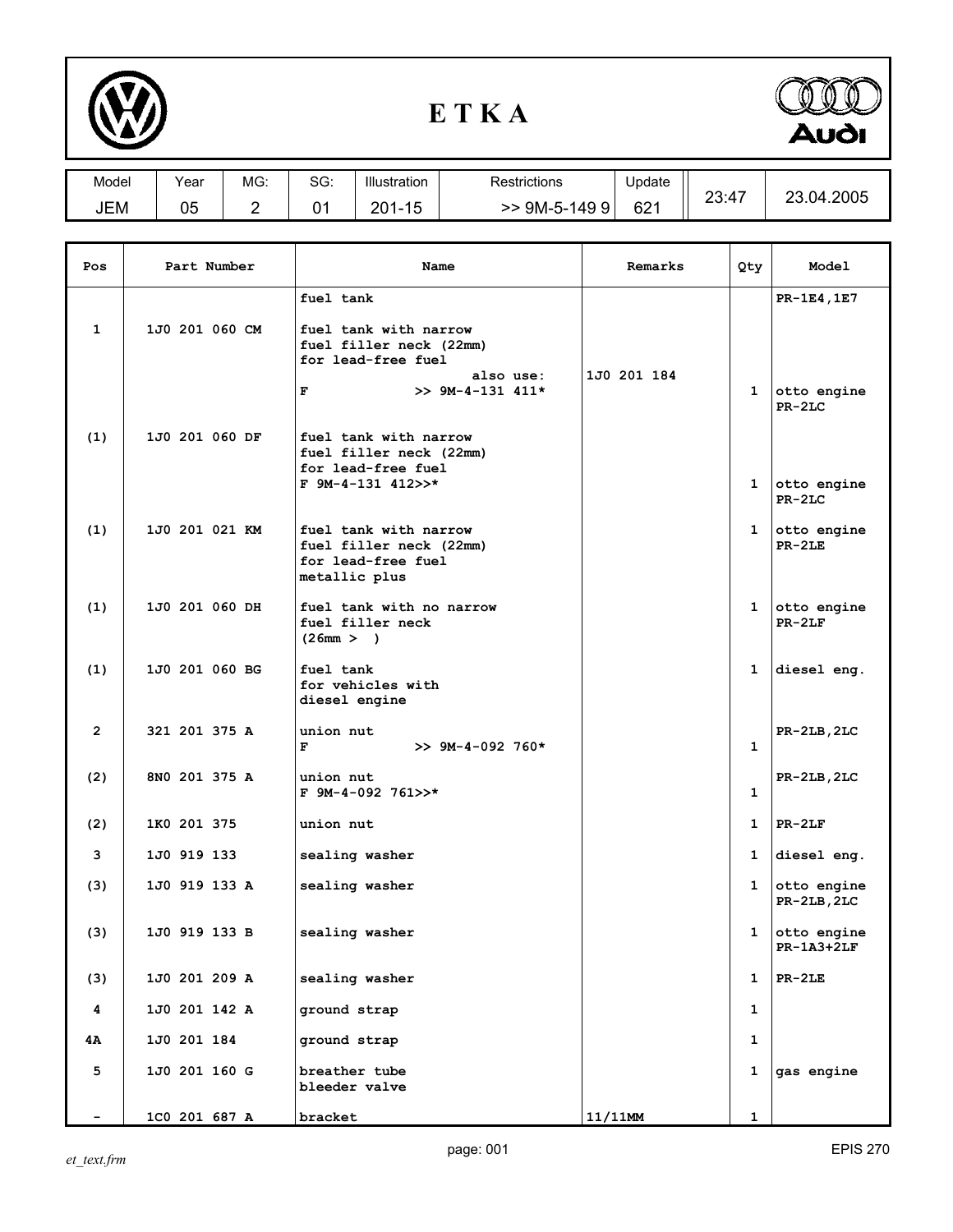

## **E T K A**



| Model      | Year | MG. | $\sim$<br>טכ. | Illustration                 | Restrictions       | Update | $\overline{\phantom{a}}$ | nc         |
|------------|------|-----|---------------|------------------------------|--------------------|--------|--------------------------|------------|
| <b>JEM</b> | 05   | __  | U             | 20 <sub>1</sub><br>. .<br>∠∪ | 9M-5-1<br>49ا<br>м | 621    | 23:47                    | 2005<br>ിച |

| Pos             | Part Number       | Name                                                                                     | Remarks                            | Qty            | Model                  |
|-----------------|-------------------|------------------------------------------------------------------------------------------|------------------------------------|----------------|------------------------|
| (5)             | 6X0 201 136       | ventilation valve                                                                        |                                    | 1              | diesel eng.            |
| (6)             | 1J0 201 250       | clip                                                                                     |                                    | $\mathbf 1$    |                        |
| 7               | 1J0 201 048 B     | spacer bushing<br>F<br>$>> 9M-3-999 000*$                                                |                                    | $\overline{2}$ |                        |
| (7)             | 1J0 201 048 C     | spacer bushing<br>$F$ 9M-4-000 001>>                                                     |                                    | $\overline{2}$ |                        |
| (8A)            | 1J0 201 550 AF    | cap with retaining strap for<br>fuel tank<br>for vehicles with central<br>locking system |                                    | 1              | $PR-2W2$<br>PR-2LB+2LC |
|                 | 7/03 1/05 01C     | satin black                                                                              |                                    |                |                        |
| (8A)            | 1J0 201 550 AA    | cap with retaining strap for<br>fuel tank<br>metallic plus                               |                                    | 1              |                        |
|                 | 7/03 1/05 01C     | satin black                                                                              |                                    |                |                        |
| (8A)            | 1J0 201 550 AH    | cap with retaining strap for<br>fuel tank                                                |                                    | 1              |                        |
|                 | 7/03 1/05 01C     | satin black                                                                              |                                    |                |                        |
| 9               | $1J0$ 201 993 $J$ | breather tube                                                                            |                                    | $\mathbf{1}$   |                        |
| 10              | 1J0 201 993 L     | breather tube                                                                            |                                    | 1              |                        |
| 11              | 1J0 201 995 H     | breather tube                                                                            |                                    | 1              |                        |
| 12 <sup>2</sup> | 1J0 201 931 L     | breather tube<br>F<br>$>> 9M-3-999 000$                                                  |                                    | 1              |                        |
| (12)            | 1J0 201 931 P     | breather tube<br>$F$ 9M-4-000 001>>                                                      |                                    | $\mathbf 1$    |                        |
| 13              | 103 206 01<br>N   | retaining clip                                                                           | 8X18,5                             | $\overline{2}$ |                        |
| 14              | 100 843 01<br>N   | retaining clip                                                                           | 6X13                               | 2              |                        |
| 15              | 1J0 201 752       | gravity valve                                                                            |                                    | 1              | diesel eng.            |
| (16)            | 1JM 201 974 A     | heatshield                                                                               |                                    | $\mathbf{1}$   |                        |
|                 |                   | also use:<br>speed nut<br>tapp. screw, cheese hd.                                        | 901 326 03<br>N<br>101 559 01<br>N | 4<br>4         |                        |
| (17)            | 105 703 01<br>N   | bolt, hex. hd. with shoulder<br>to be used for:                                          | м8<br>1J0 201 060 DA               | з              |                        |